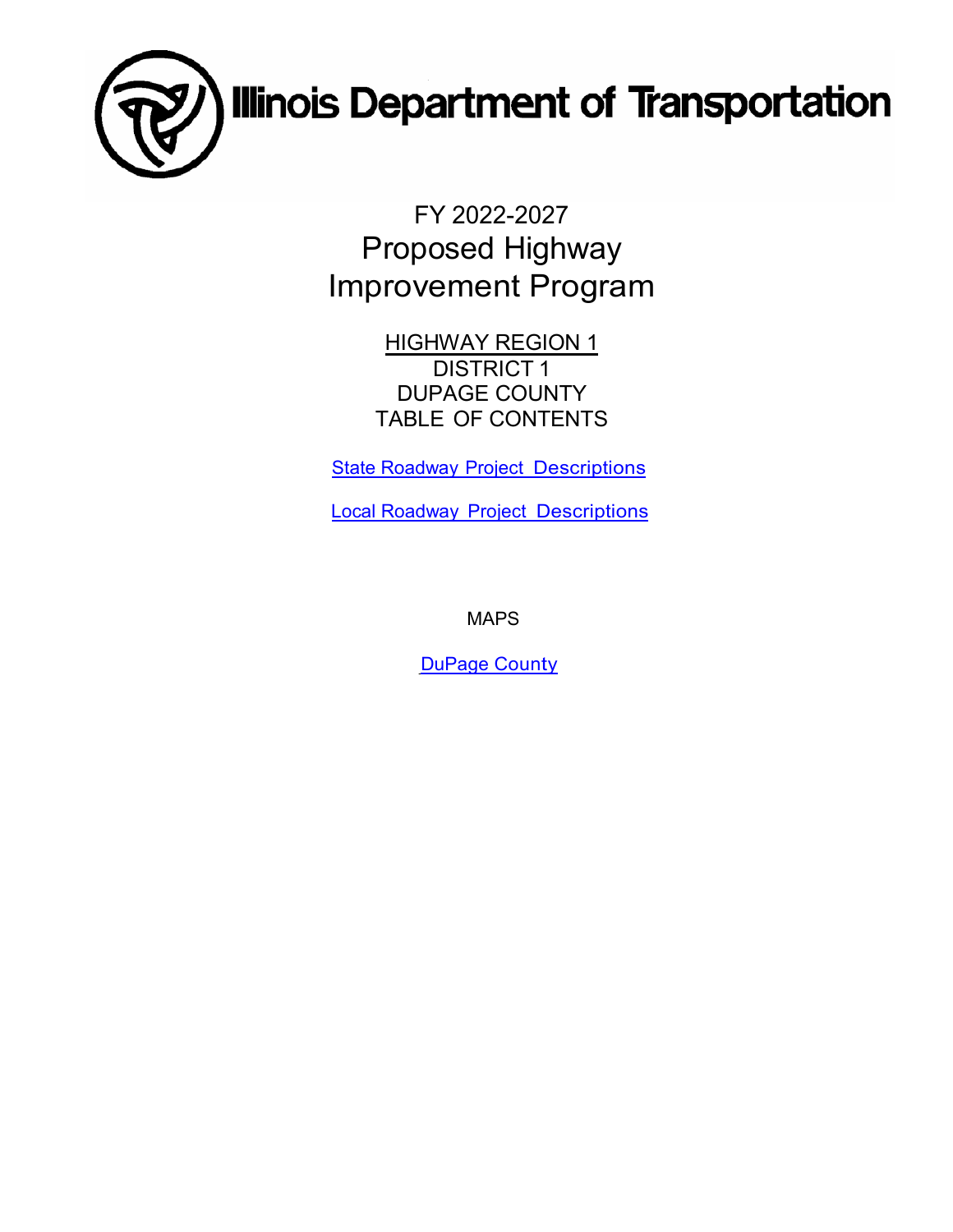### **State Highways**

<span id="page-1-0"></span>

| Route / Street                                     | Location                                                  | Improvements                                                        | Est. Cost   | City                                               | <b>MYP Years</b>            |
|----------------------------------------------------|-----------------------------------------------------------|---------------------------------------------------------------------|-------------|----------------------------------------------------|-----------------------------|
|                                                    |                                                           | <b>TAMP Category</b>                                                |             |                                                    | Past Current                |
| $1\quad55$                                         | STREAM 0.9 MI E OF CASS AVE                               | <b>CULVERT REPAIR</b>                                               | \$465,000   |                                                    | 2023-2027<br>6              |
|                                                    |                                                           | MISCELLANEOUS IMPROVEMENTS                                          |             |                                                    |                             |
| 155                                                | AT CLARENDON HILLS RD                                     | <b>BRIDGE REPLACEMENT</b>                                           | \$4,000,000 |                                                    | 5<br>2023-2027              |
|                                                    |                                                           | <b>RECONSTRUCTION - BRIDGES</b>                                     |             | <b>Structure Information</b><br>Str Number<br>AADT | Truck Pct NHS               |
|                                                    |                                                           |                                                                     |             | 5,250<br>0220089                                   | 3<br>N                      |
| <b>US 20</b><br><b>LAKE ST</b>                     | AT GARY AVE                                               | TRAF SIGNAL MODERNIZATION<br>CHANNELIZATION<br>SIGNING (NEW)        | \$2,930,000 | <b>HANOVER PARK</b>                                | 6<br>2023-2027              |
|                                                    |                                                           | MISCELLANEOUS IMPROVEMENTS                                          |             |                                                    |                             |
| <b>US 34</b><br>OGDEN AVE                          | RICKERT DR TO FELDOTT LN                                  | <b>INTERSECTION IMPROVEMENT</b>                                     | \$1,500,000 | NAPERVILLE                                         | 2023-2027<br>$\overline{4}$ |
|                                                    |                                                           | MISCELLANEOUS IMPROVEMENTS                                          |             |                                                    |                             |
| <b>ILL 19</b><br><b>IRVING PARK RD</b>             | 0.3 MI W OF MITCHELL BLVD TO ROSELLE RD<br>Miles = $2.66$ | DESIGNED OVERLAY<br><b>NEW SHOULDERS</b><br><b>ADA IMPROVEMENTS</b> | \$2,167,000 | <b>SCHAUMBURG</b><br><b>ROSELLE</b>                | 2023-2027<br>$\mathbf{1}$   |
| <b>Roadway Information</b><br><b>AADT</b><br>Miles | Truck Pct NHS                                             | <b>REHABILITATION - PAVEMENTS</b>                                   |             |                                                    |                             |
| 1.71<br>23,800<br>0.95<br>23,800                   | P<br>6.1<br>N<br>6.1                                      |                                                                     |             |                                                    |                             |
|                                                    |                                                           |                                                                     |             |                                                    |                             |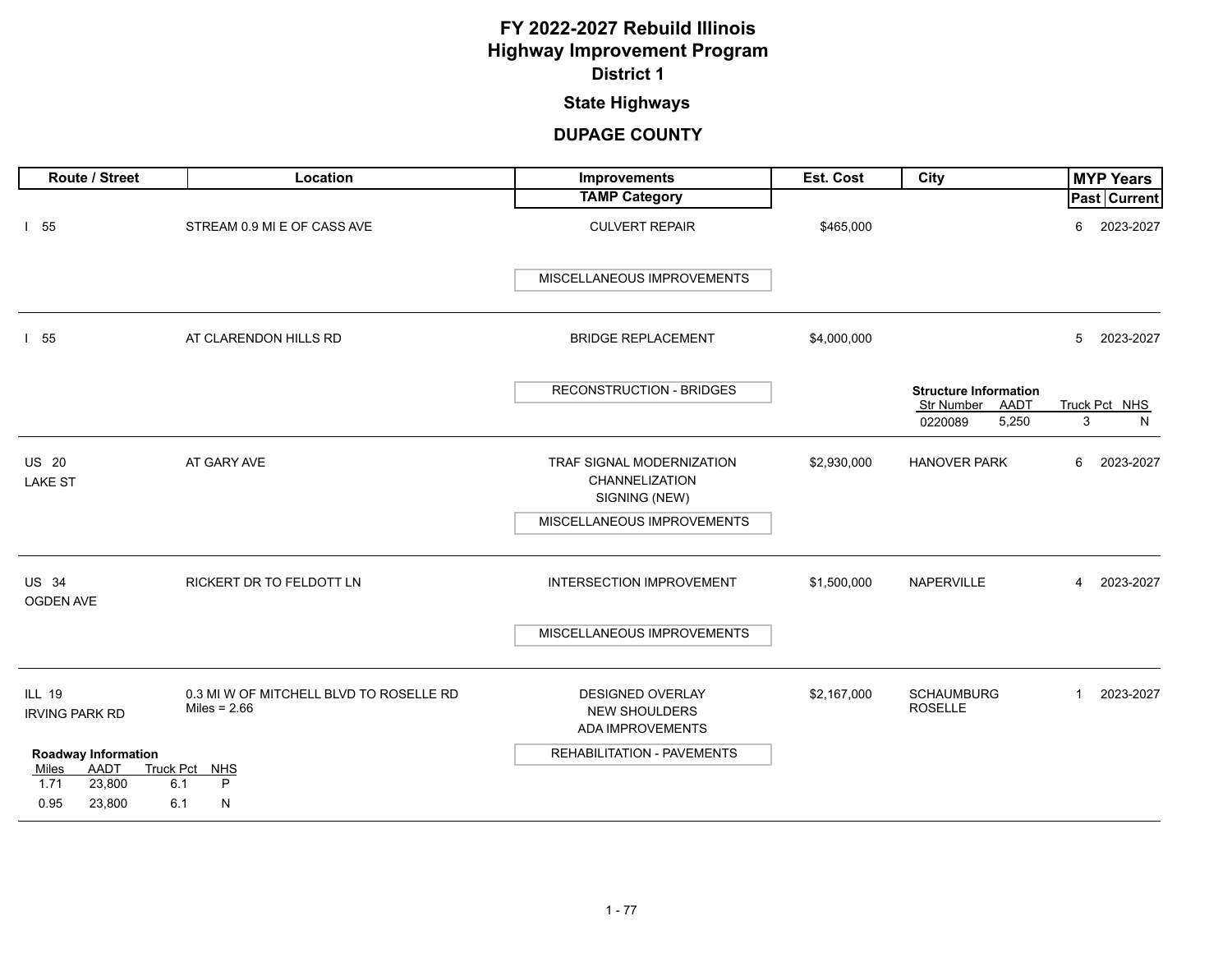### **State Highways**

| Route / Street                                | Location                                                    | Improvements                                                        | Est. Cost   | City                              |    | <b>MYP Years</b>    |
|-----------------------------------------------|-------------------------------------------------------------|---------------------------------------------------------------------|-------------|-----------------------------------|----|---------------------|
|                                               |                                                             | <b>TAMP Category</b>                                                |             |                                   |    | <b>Past Current</b> |
| <b>ILL 19</b><br><b>IRVING PARK RD</b>        | ROSELLE RD TO BAKER DR<br>Miles = $2.44$                    | <b>DESIGNED OVERLAY</b><br><b>NEW SHOULDERS</b><br>ADA IMPROVEMENTS | \$2,890,000 | <b>ROSELLE</b><br><b>ITASCA</b>   | 5  | 2023-2027           |
| <b>Roadway Information</b>                    |                                                             | REHABILITATION - PAVEMENTS                                          |             |                                   |    |                     |
| AADT<br>Miles<br>17,700<br>0.68<br>4.1        | Truck Pct NHS<br>Y                                          |                                                                     |             |                                   |    |                     |
| 1.76<br>17,027<br>3.3                         | N                                                           |                                                                     |             |                                   |    |                     |
| <b>ILL 38</b><br>ROOSEVELT RD                 | AT WINFIELD RD                                              | <b>INTERSECTION RECONSTN</b>                                        | \$7,500,000 | <b>WINFIELD</b>                   | 21 | 2023-2027           |
|                                               |                                                             | MISCELLANEOUS IMPROVEMENTS                                          |             |                                   |    |                     |
| <b>ILL 38</b><br>ROOSEVELT RD                 | AT WINFIELD RD                                              | <b>LAND ACQUISITION</b>                                             | \$1,340,000 | WINFIELD                          |    | 12 2023-2027        |
|                                               |                                                             | MISCELLANEOUS IMPROVEMENTS                                          |             |                                   |    |                     |
| <b>ILL 38</b><br>ROOSEVELT RD                 | WINFIELD RD TO COUNTY FARM RD<br>Miles = $0.94$             | <b>STANDARD OVERLAY</b><br>WIDENING EXISTING PAVEMENT               | \$2,500,000 | <b>WINFIELD</b><br><b>WHEATON</b> | 5  | 2023-2027           |
| <b>Roadway Information</b>                    |                                                             | REHABILITATION - PAVEMENTS                                          |             |                                   |    |                     |
| <b>AADT</b><br>Miles<br>31,700<br>8.2<br>0.94 | Truck Pct NHS<br>Y                                          |                                                                     |             |                                   |    |                     |
| <b>ILL 38</b><br>ROOSEVELT RD                 | WINFIELD RD TO COUNTY FARM RD & AT COUNTY<br><b>FARM RD</b> | <b>CONSTRUCTION ENGINEERING</b>                                     | \$2,366,000 | <b>WHEATON</b><br><b>WINFIELD</b> | 5  | 2023-2027           |
|                                               |                                                             | MISCELLANEOUS IMPROVEMENTS                                          |             |                                   |    |                     |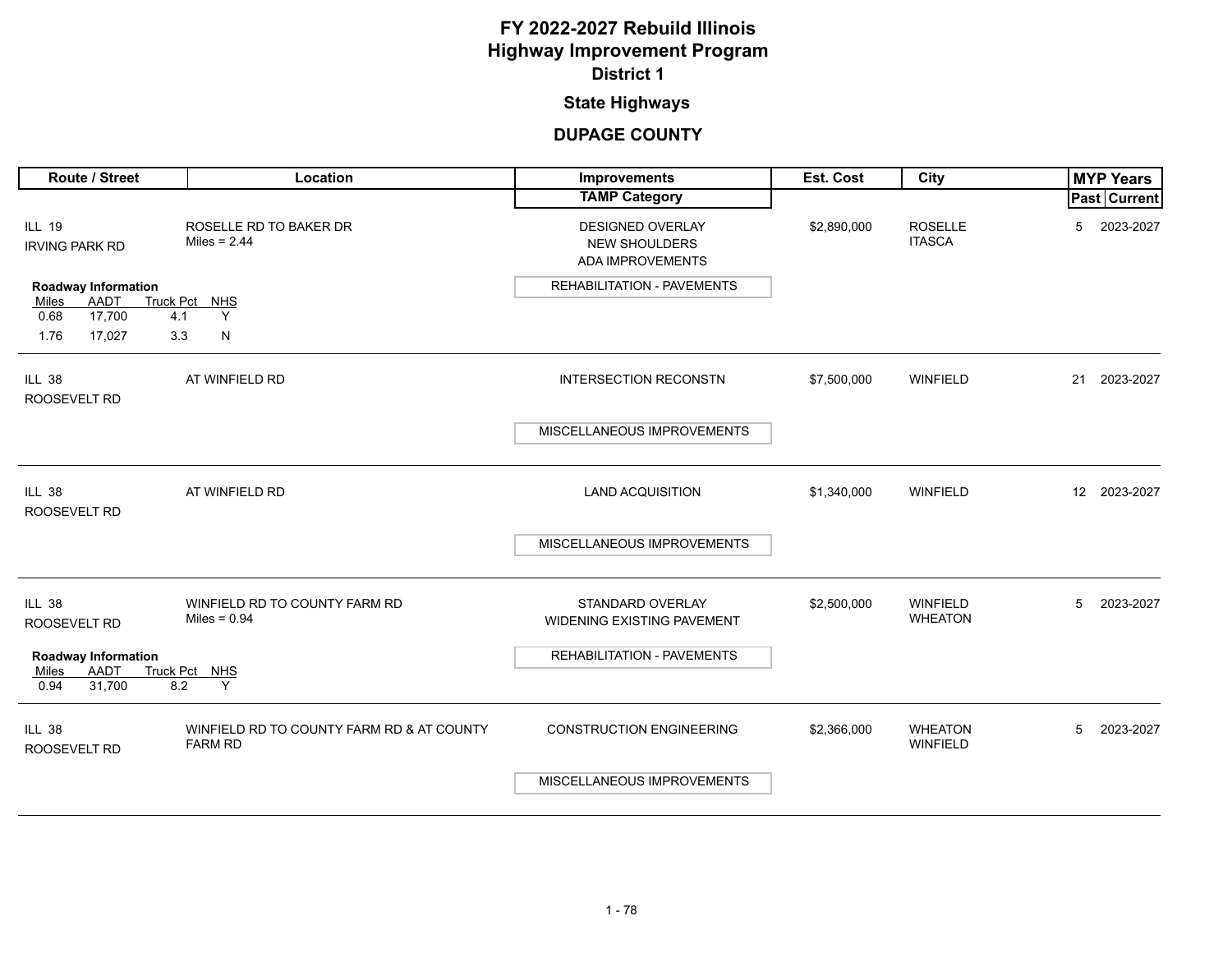### **State Highways**

| <b>Route / Street</b>                 | Location                                                 | <b>Improvements</b>                                          | <b>Est. Cost</b> | City                                                                           | <b>MYP Years</b>        |
|---------------------------------------|----------------------------------------------------------|--------------------------------------------------------------|------------------|--------------------------------------------------------------------------------|-------------------------|
|                                       |                                                          | <b>TAMP Category</b>                                         |                  |                                                                                | Past   Current          |
| <b>ILL 38</b><br><b>ROOSEVELT RD</b>  | AT COUNTY FARM RD                                        | <b>INTERSECTION IMPROVEMENT</b><br><b>BRIDGE REPLACEMENT</b> | \$6,950,000      | <b>WHEATON</b>                                                                 | 2023-2027<br>6          |
|                                       |                                                          | MISCELLANEOUS IMPROVEMENTS                                   |                  | <b>Structure Information</b>                                                   |                         |
|                                       |                                                          |                                                              |                  | AADT<br><b>Str Number</b><br>31,700<br>0220145                                 | Truck Pct NHS<br>Y<br>8 |
| <b>ILL 38</b><br><b>ROOSEVELT RD</b>  | AT COUNTY FARM RD                                        | <b>LAND ACQUISITION</b>                                      | \$1,300,000      | <b>WHEATON</b><br><b>WINFIELD</b>                                              | 6<br>2022               |
|                                       |                                                          | MISCELLANEOUS IMPROVEMENTS                                   |                  |                                                                                |                         |
| <b>ILL 38</b><br><b>ROOSEVELT RD</b>  | AT COUNTY FARM RD                                        | <b>LAND ACQUISITION</b>                                      | \$1,300,000      | <b>WHEATON</b><br><b>WINFIELD</b>                                              | 3<br>2023-2027          |
|                                       |                                                          | MISCELLANEOUS IMPROVEMENTS                                   |                  |                                                                                |                         |
| <b>ILL 53</b><br><b>COLUMBINE AVE</b> | AT GREAT WESTERN TRAIL 0.8 MI S OF ILL 64<br>(NORTH AVE) | <b>BRIDGE REHABILITATION</b>                                 | \$4,805,000      | <b>LOMBARD</b>                                                                 | 5<br>2023-2027          |
|                                       |                                                          | <b>REHABILITATION - BRIDGES</b>                              |                  | <b>Structure Information</b><br>AADT<br><b>Str Number</b><br>20,200<br>0220076 | Truck Pct NHS<br>3<br>Y |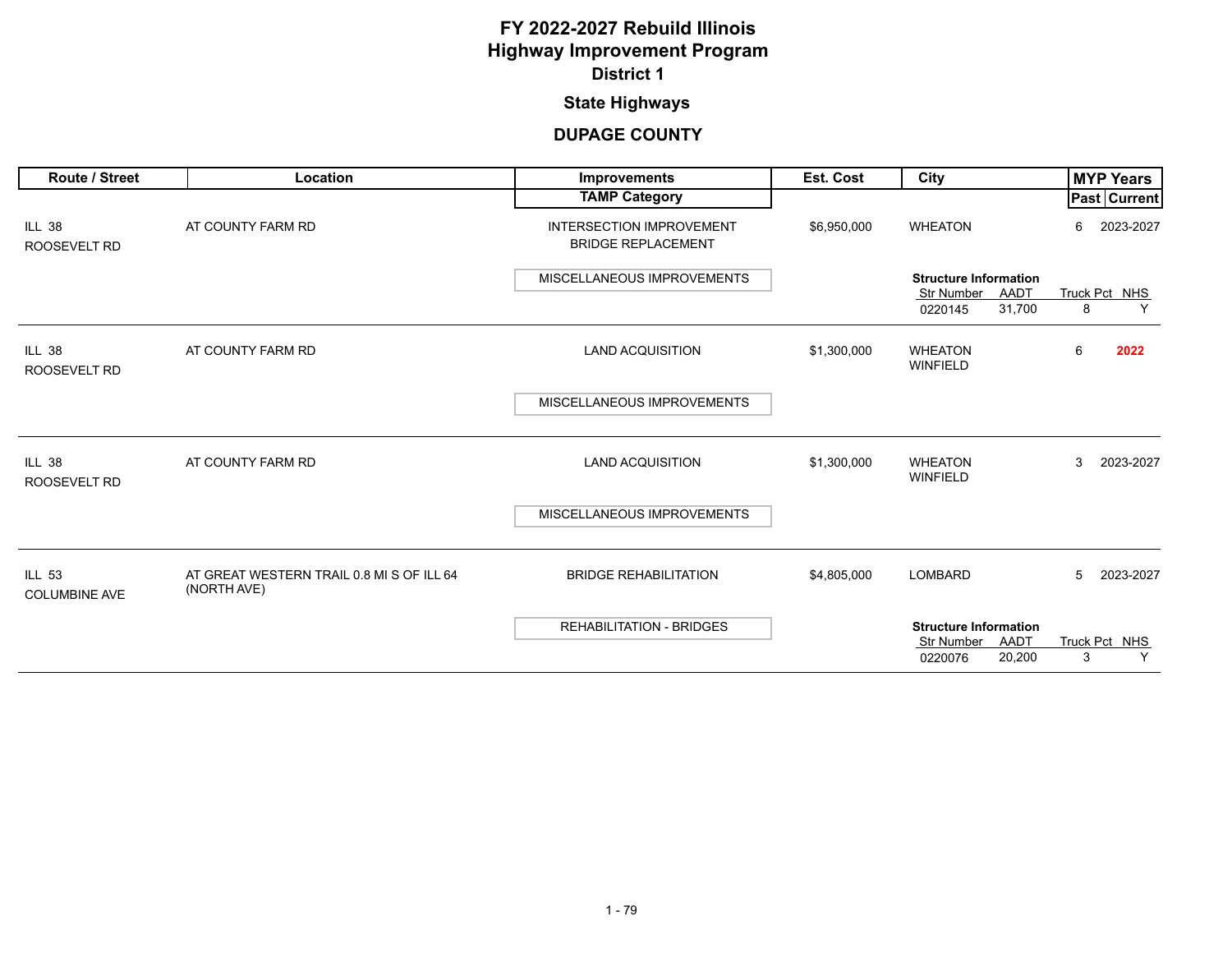### **State Highways**

| <b>Route / Street</b>                                                 | Location                      | <b>Improvements</b>                                                                                                                                                                  | <b>Est. Cost</b> | City                                                                                                                                                                                                                                | <b>MYP Years</b> |
|-----------------------------------------------------------------------|-------------------------------|--------------------------------------------------------------------------------------------------------------------------------------------------------------------------------------|------------------|-------------------------------------------------------------------------------------------------------------------------------------------------------------------------------------------------------------------------------------|------------------|
|                                                                       |                               | <b>TAMP Category</b>                                                                                                                                                                 |                  |                                                                                                                                                                                                                                     | Past Current     |
| <b>ILL 56</b><br>22ND ST                                              | ILL 59 TO YORK RD             | TRAF SIGNAL MODERNIZATION<br>SIGNAL TIMING/PROGRESSION<br><b>CHANGEABLE MESSAGE SIGNS</b><br>SIGNING (NEW)<br><b>SURVEILLANCE</b><br><b>MISCELLANEOUS</b><br><b>ADA IMPROVEMENTS</b> | \$8,103,000      | OAK BROOK<br><b>DOWNERS GROVE</b><br><b>WHEATON</b><br><b>WARRENVILLE</b><br><b>LOMBARD</b><br><b>OAKBROOK TERRACE</b>                                                                                                              | 2023-2027<br>3   |
|                                                                       |                               | MISCELLANEOUS IMPROVEMENTS                                                                                                                                                           |                  |                                                                                                                                                                                                                                     |                  |
| <b>ILL 56</b><br>22ND ST<br><b>CERMAK RD</b><br><b>BUTTERFIELD RD</b> | ILL 59 TO ILL 50 (CICERO AVE) | <b>RR FLAGGER</b>                                                                                                                                                                    | \$10,000         | <b>OAK BROOK</b><br><b>WESTCHESTER</b><br><b>BROADVIEW</b><br><b>NORTH RIVERSIDE</b><br><b>BERWYN</b><br><b>CICERO</b><br><b>OAKBROOK TERRACE</b><br><b>DOWNERS GROVE</b><br><b>WHEATON</b><br><b>WARRENVILLE</b><br><b>LOMBARD</b> | 2023-2027<br>3   |
|                                                                       |                               | MISCELLANEOUS IMPROVEMENTS                                                                                                                                                           |                  |                                                                                                                                                                                                                                     |                  |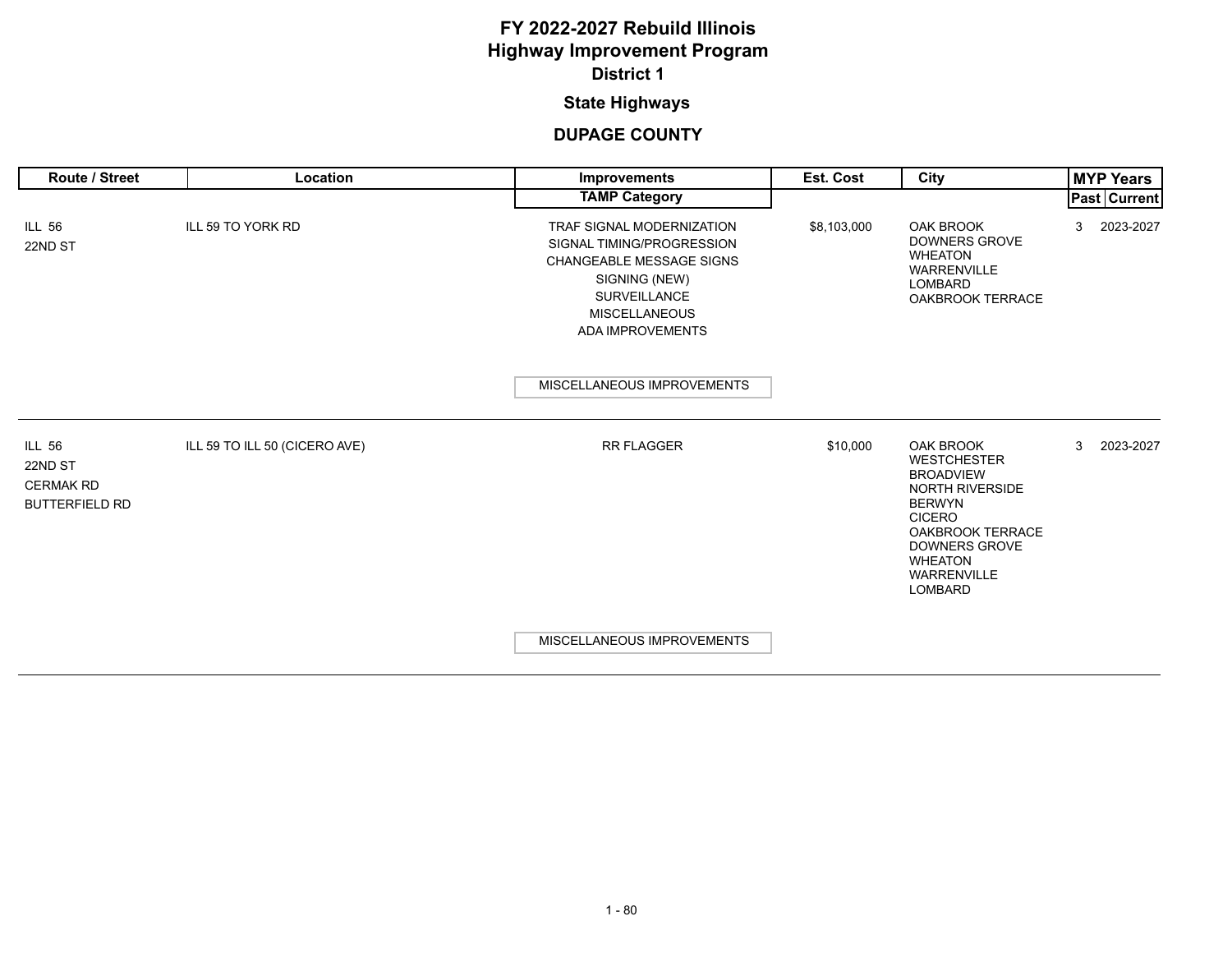### **State Highways**

| <b>Route / Street</b>                                                 | <b>Location</b>               | <b>Improvements</b>             | Est. Cost | City                                                                                                                                                                                                                  |   | <b>MYP Years</b>    |
|-----------------------------------------------------------------------|-------------------------------|---------------------------------|-----------|-----------------------------------------------------------------------------------------------------------------------------------------------------------------------------------------------------------------------|---|---------------------|
|                                                                       |                               | <b>TAMP Category</b>            |           |                                                                                                                                                                                                                       |   | <b>Past Current</b> |
| <b>ILL 56</b><br>22ND ST<br><b>CERMAK RD</b><br><b>BUTTERFIELD RD</b> | ILL 59 TO ILL 50 (CICERO AVE) | UTILITY ADJUSTMENT              | \$100,000 | <b>OAK BROOK</b><br><b>WESTCHESTER</b><br><b>BROADVIEW</b><br>NORTH RIVERSIDE<br><b>BERWYN</b><br><b>CICERO</b><br><b>LOMBARD</b><br><b>OAKBROOK TERRACE</b><br><b>DOWNERS GROVE</b><br><b>WHEATON</b><br>WARRENVILLE | 3 | 2023-2027           |
|                                                                       |                               | MISCELLANEOUS IMPROVEMENTS      |           |                                                                                                                                                                                                                       |   |                     |
| <b>ILL 56</b><br>22ND ST                                              | ILL 59 TO YORK RD             | <b>CONSTRUCTION ENGINEERING</b> | \$900,000 | <b>OAK BROOK</b><br><b>LOMBARD</b><br><b>OAKBROOK TERRACE</b><br><b>DOWNERS GROVE</b><br><b>WHEATON</b><br>WARRENVILLE                                                                                                | 3 | 2023-2027           |
|                                                                       |                               | MISCELLANEOUS IMPROVEMENTS      |           |                                                                                                                                                                                                                       |   |                     |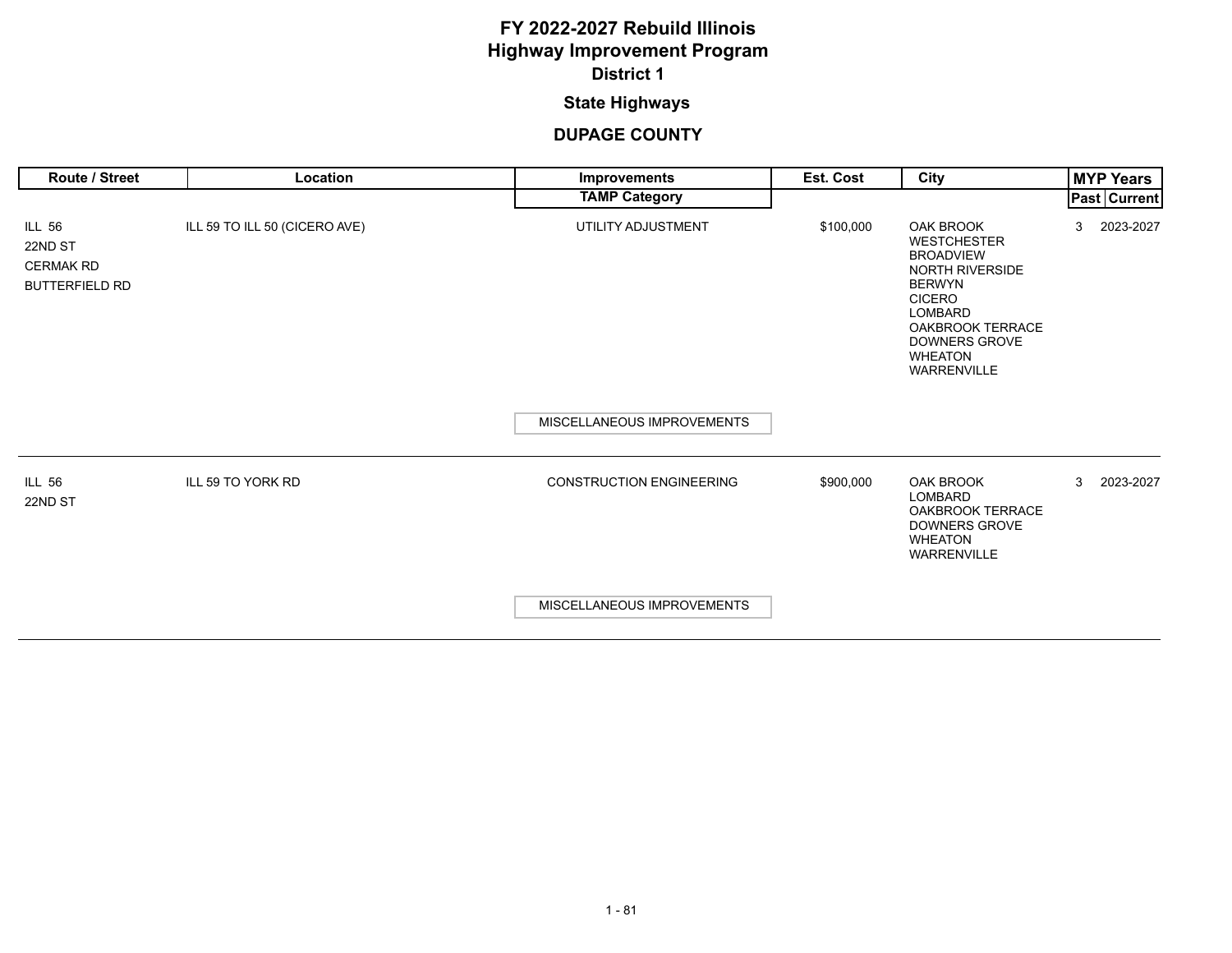### **State Highways**

| Route / Street                         | Location                                                | <b>Improvements</b>                                                                                                                                                                                                                    | Est. Cost    | City                                    | <b>MYP Years</b>         |
|----------------------------------------|---------------------------------------------------------|----------------------------------------------------------------------------------------------------------------------------------------------------------------------------------------------------------------------------------------|--------------|-----------------------------------------|--------------------------|
|                                        |                                                         | <b>TAMP Category</b>                                                                                                                                                                                                                   |              |                                         | <b>Past Current</b>      |
| <b>ILL 56</b><br><b>BUTTERFIELD RD</b> | W OF ILL 53 TO W OF I-355 & AT ILL 53<br>Miles = $2.11$ | <b>RECONSTRUCTION</b><br><b>INTERSECTION RECONSTN</b><br>ADA IMPROVEMENTS<br><b>BRIDGE REPAIR</b><br><b>BRIDGE NEW DECK</b><br><b>BRIDGE BEAM REPLACEMENT</b><br><b>NOISE BARRIERS</b><br><b>RETAINING WALL</b><br><b>BRIDGE (NEW)</b> | \$18,973,000 | <b>DOWNERS GROVE</b>                    | 20 2023-2027             |
| Roadway Information                    |                                                         | RECONSTRUCTION - PAVEMENTS                                                                                                                                                                                                             |              | <b>Structure Information</b>            |                          |
| AADT<br>Miles<br>33,095<br>1.61<br>1.3 | Truck Pct NHS<br>Y                                      |                                                                                                                                                                                                                                        |              | Str Number<br>AADT<br>17,350<br>0220057 | Truck Pct NHS<br>Y<br>-1 |
| 0.50<br>2.3<br>18,328                  | Υ                                                       |                                                                                                                                                                                                                                        |              |                                         |                          |
| <b>ILL 56</b><br><b>BUTTERFIELD RD</b> | W OF ILL 53 TO W OF I-355 & AT ILL 53<br>Miles = $0.01$ | <b>ADDITIONAL LANES</b>                                                                                                                                                                                                                | \$6,172,000  | <b>DOWNERS GROVE</b>                    | 2023-2027<br>4           |
|                                        |                                                         | INITIAL CONSTRUCTION - PAVEMENTS                                                                                                                                                                                                       |              |                                         |                          |
| <b>ILL 56</b><br><b>BUTTERFIELD RD</b> | W OF ILL 53 TO W OF I-355 & AT ILL 53                   | UTILITY ADJUSTMENT                                                                                                                                                                                                                     | \$500,000    | <b>DOWNERS GROVE</b>                    | 2023-2027<br>9           |
|                                        |                                                         | <b>RECONSTRUCTION - PAVEMENTS</b>                                                                                                                                                                                                      |              |                                         |                          |
| <b>ILL 56</b><br><b>BUTTERFIELD RD</b> | W OF ILL 53 TO W OF I-355 & AT ILL 53                   | <b>CONSTRUCTION ENGINEERING</b>                                                                                                                                                                                                        | \$1,850,000  | <b>DOWNERS GROVE</b>                    | 2023-2027<br>6           |
|                                        |                                                         | <b>RECONSTRUCTION - PAVEMENTS</b>                                                                                                                                                                                                      |              |                                         |                          |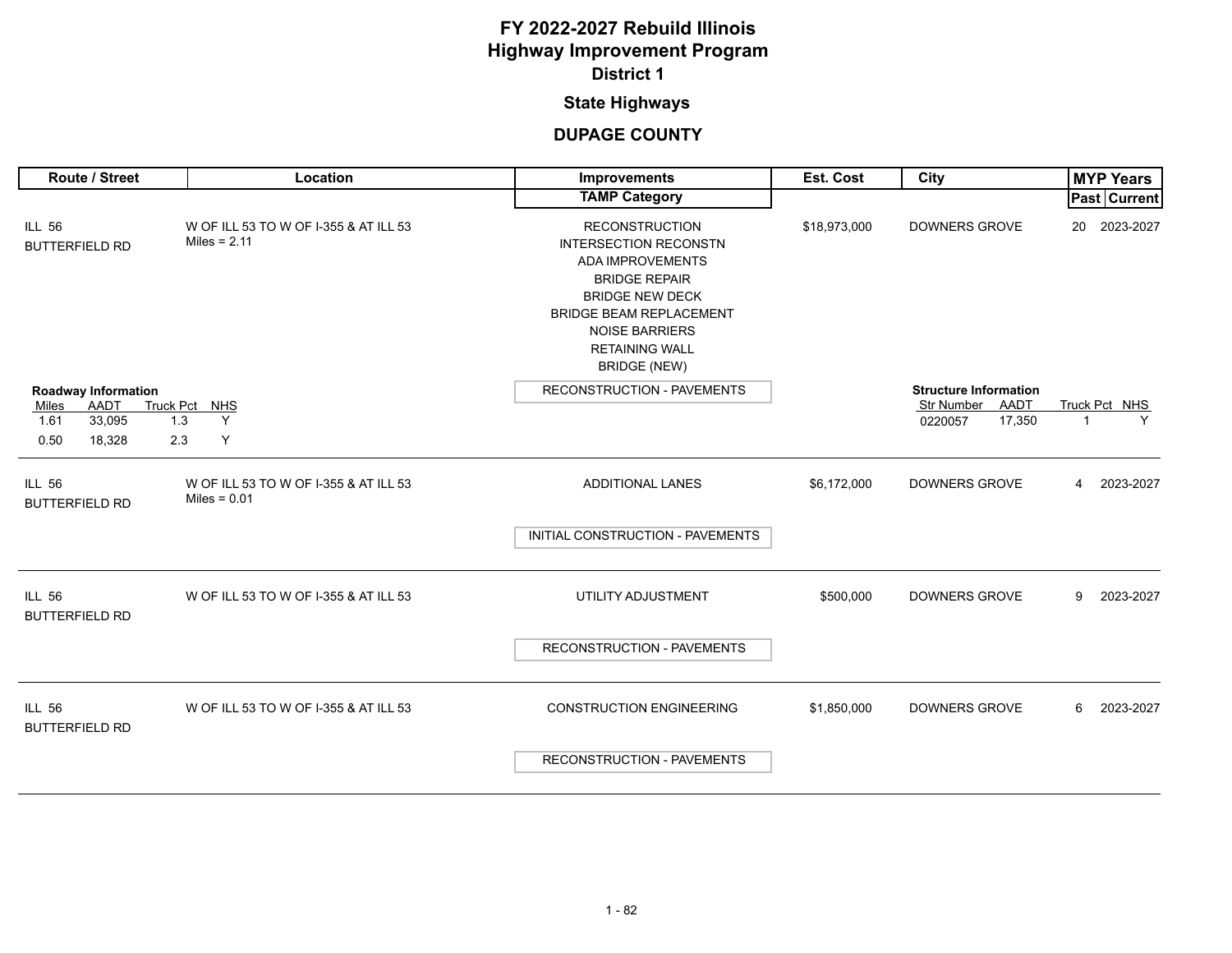### **State Highways**

| Route / Street                         | Location                    | <b>Improvements</b>                                                                                                                                                          | Est. Cost    | City                                                                                                                                    | <b>MYP Years</b> |  |
|----------------------------------------|-----------------------------|------------------------------------------------------------------------------------------------------------------------------------------------------------------------------|--------------|-----------------------------------------------------------------------------------------------------------------------------------------|------------------|--|
|                                        |                             | <b>TAMP Category</b>                                                                                                                                                         |              |                                                                                                                                         | Past Current     |  |
| <b>ILL 56</b><br><b>BUTTERFIELD RD</b> | AT I-355                    | <b>BRIDGE DECK OVERLAY</b><br>BRIDGE JOINT REPLACE/REPAIR                                                                                                                    | \$3,100,000  | <b>DOWNERS GROVE</b>                                                                                                                    | 2<br>2022        |  |
|                                        |                             | PRESERVATION - BRIDGES                                                                                                                                                       |              |                                                                                                                                         |                  |  |
| <b>ILL 59</b><br><b>NELTNOR BLVD</b>   | AT JAMES AVE & AT JOLIET ST | TRAF SIGNAL MODERNIZATION<br>INTERSECTION IMPROVEMENT                                                                                                                        | \$1,713,000  | <b>WEST CHICAGO</b>                                                                                                                     | 2023-2027<br>4   |  |
|                                        |                             | MISCELLANEOUS IMPROVEMENTS                                                                                                                                                   |              |                                                                                                                                         |                  |  |
| <b>ILL 59</b><br>NELTNOR BLVD          | FOREST AVE TO GLEN AVE      | <b>RETAINING WALL</b>                                                                                                                                                        | \$1,100,000  | <b>WEST CHICAGO</b>                                                                                                                     | 5<br>2023-2027   |  |
|                                        |                             | MISCELLANEOUS IMPROVEMENTS                                                                                                                                                   |              |                                                                                                                                         |                  |  |
| <b>ILL 59</b>                          | AT GARY'S MILL RD           | <b>TRAF SIGNAL INSTALLATION</b><br>CHANNELIZATION                                                                                                                            | \$750,000    | <b>WEST CHICAGO</b>                                                                                                                     | 4<br>2022        |  |
|                                        |                             | MISCELLANEOUS IMPROVEMENTS                                                                                                                                                   |              |                                                                                                                                         |                  |  |
| <b>ILL 64</b><br>NORTH AVE             | SMITH / KAUTZ RD TO YORK RD | <b>CHANGEABLE MESSAGE SIGNS</b><br>SIGNAL TIMING/PROGRESSION<br>SIGNING (NEW)<br>SURVEILLANCE<br>TRAF SIGNAL MODERNIZATION<br>ADA IMPROVEMENTS<br>MISCELLANEOUS IMPROVEMENTS | \$11,201,000 | ST. CHARLES<br><b>WEST CHICAGO</b><br><b>CAROL STREAM</b><br><b>GLENDALE HEIGHTS</b><br>LOMBARD<br><b>VILLA PARK</b><br><b>ELMHURST</b> | 3<br>2023-2027   |  |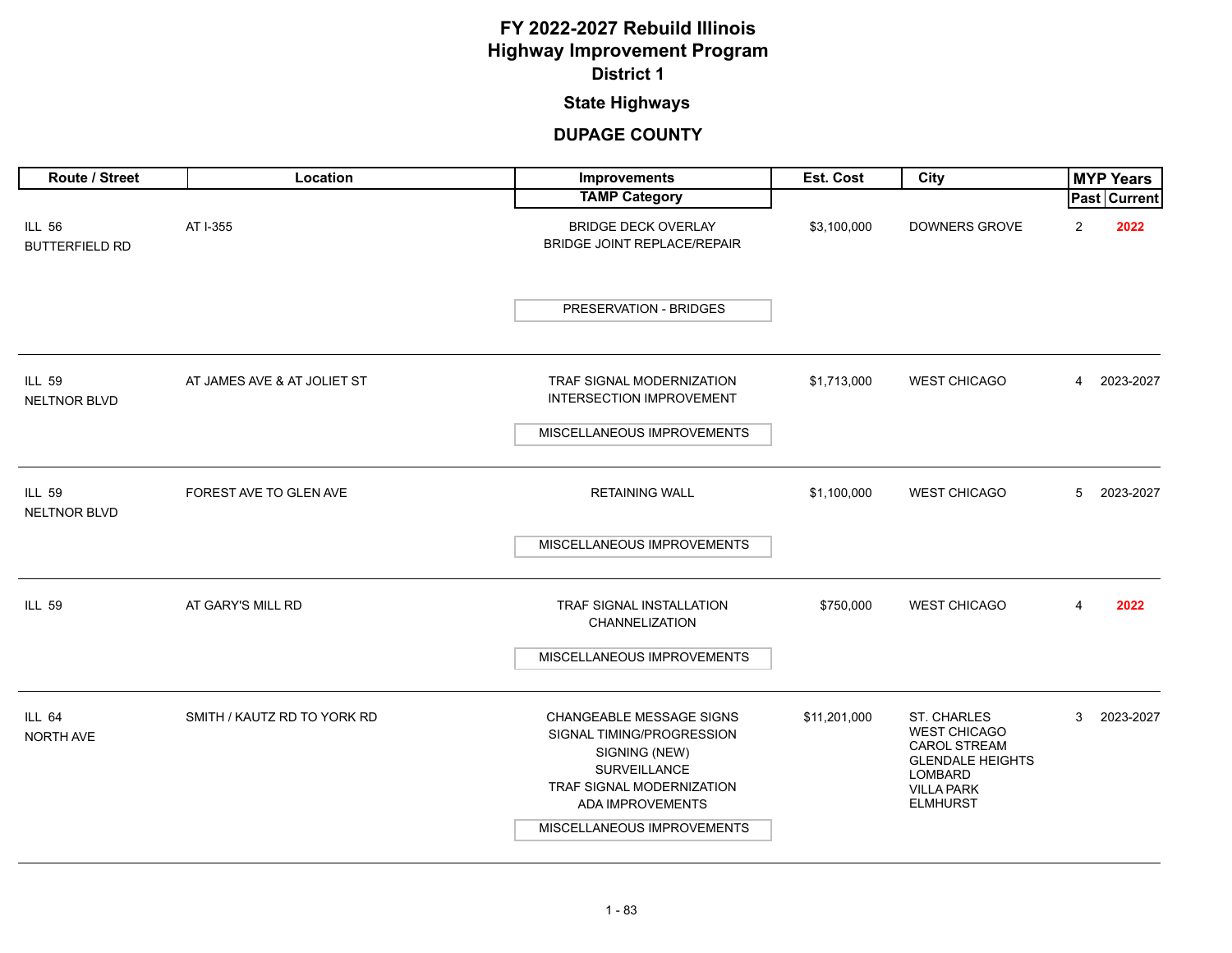### **State Highways**

| Route / Street             | Location                                | Improvements               | Est. Cost | City                                                                                                                                                                                                                                                                                 | <b>MYP Years</b>          |
|----------------------------|-----------------------------------------|----------------------------|-----------|--------------------------------------------------------------------------------------------------------------------------------------------------------------------------------------------------------------------------------------------------------------------------------------|---------------------------|
|                            |                                         | <b>TAMP Category</b>       |           |                                                                                                                                                                                                                                                                                      | <b>Past Current</b>       |
| <b>ILL 64</b><br>NORTH AVE | SMITH / KAUTZ RD TO ILL 50 (CICERO AVE) | <b>RR FLAGGER</b>          | \$10,000  | <b>ST. CHARLES</b><br><b>WEST CHICAGO</b><br><b>CAROL STREAM</b><br><b>GLENDALE HEIGHTS</b><br>LOMBARD<br><b>VILLA PARK</b><br><b>ELMHURST</b><br><b>CHICAGO</b><br>OAK PARK<br><b>MELROSE PARK</b><br><b>ELMWOOD PARK</b><br><b>NORTHLAKE</b><br><b>RIVER FOREST</b><br>RIVER GROVE | 2023-2027<br>3            |
|                            |                                         | MISCELLANEOUS IMPROVEMENTS |           |                                                                                                                                                                                                                                                                                      |                           |
| <b>ILL 64</b><br>NORTH AVE | SMITH / KAUTZ RD TO ILL 50 (CICERO AVE) | UTILITY ADJUSTMENT         | \$100,000 | ST. CHARLES<br><b>WEST CHICAGO</b><br><b>CAROL STREAM</b><br><b>GLENDALE HEIGHTS</b><br>LOMBARD<br><b>VILLA PARK</b><br><b>ELMHURST</b><br><b>CHICAGO</b><br><b>OAK PARK</b><br><b>MELROSE PARK</b><br><b>ELMWOOD PARK</b><br>NORTHLAKE<br><b>RIVER FOREST</b><br><b>RIVER GROVE</b> | $\mathbf{3}$<br>2023-2027 |
|                            |                                         | MISCELLANEOUS IMPROVEMENTS |           |                                                                                                                                                                                                                                                                                      |                           |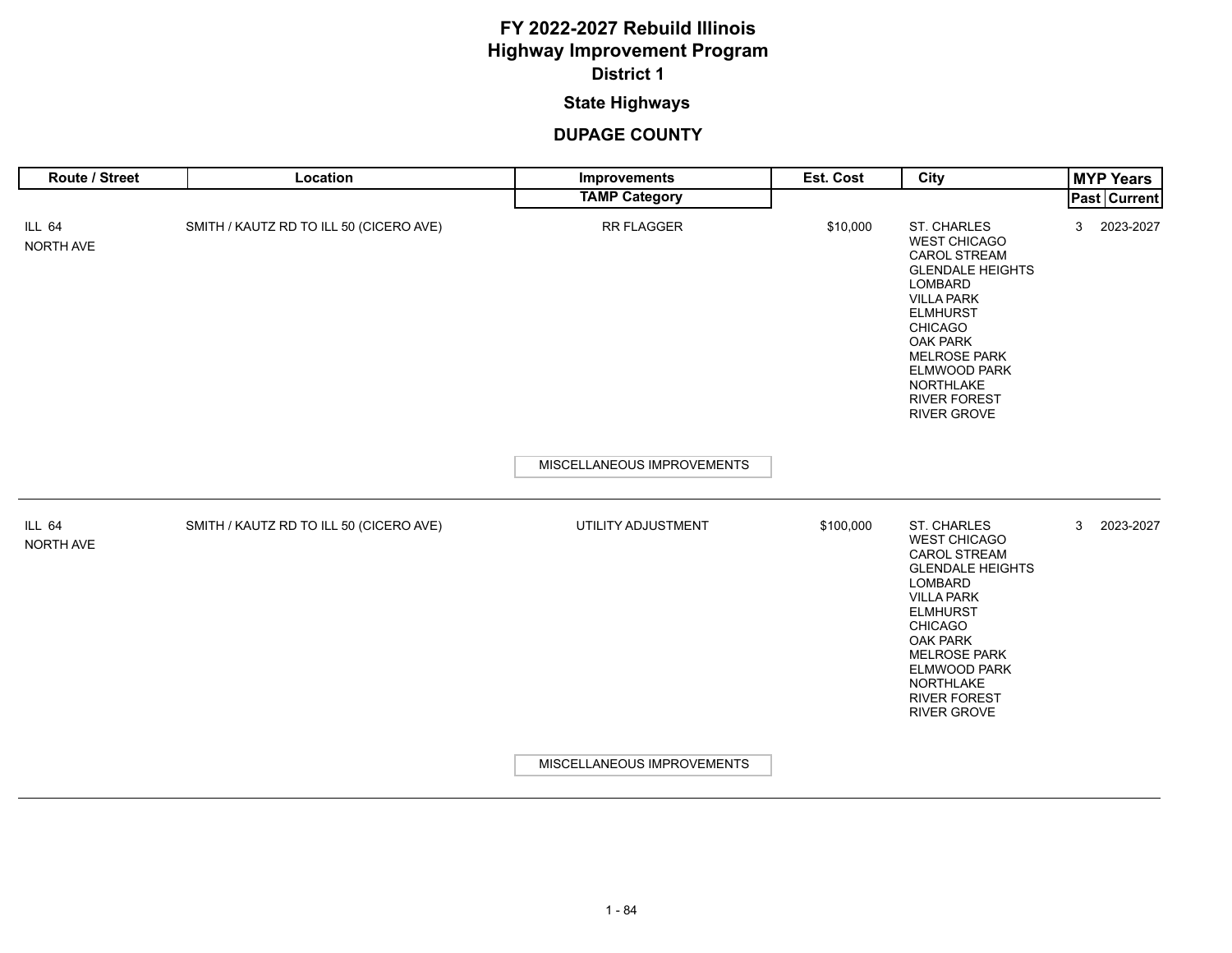### **State Highways**

| <b>Route / Street</b>      | Location                       | <b>Improvements</b>                                                                                                                                                                        | Est. Cost   | City                                                                                                                                                                | <b>MYP Years</b>            |
|----------------------------|--------------------------------|--------------------------------------------------------------------------------------------------------------------------------------------------------------------------------------------|-------------|---------------------------------------------------------------------------------------------------------------------------------------------------------------------|-----------------------------|
|                            |                                | <b>TAMP Category</b>                                                                                                                                                                       |             |                                                                                                                                                                     | <b>Past   Current  </b>     |
| ILL 64<br>NORTH AVE        | SMITH / KAUTZ RD TO YORK RD    | <b>CONSTRUCTION ENGINEERING</b>                                                                                                                                                            | \$900,000   | <b>ST. CHARLES</b><br><b>WEST CHICAGO</b><br><b>CAROL STREAM</b><br><b>GLENDALE HEIGHTS</b><br><b>LOMBARD</b><br><b>VILLA PARK</b><br><b>ELMHURST</b>               | 2023-2027<br>3              |
|                            |                                | MISCELLANEOUS IMPROVEMENTS                                                                                                                                                                 |             |                                                                                                                                                                     |                             |
| ILL 64<br>NORTH AVE        | AT I-355                       | <b>BRIDGE DECK OVERLAY</b><br><b>BRIDGE JOINT REPLACE/REPAIR</b>                                                                                                                           | \$2,200,000 | <b>LOMBARD</b>                                                                                                                                                      | $\overline{2}$<br>2022      |
|                            |                                | PRESERVATION - BRIDGES                                                                                                                                                                     |             |                                                                                                                                                                     |                             |
| <b>ILL 64</b><br>NORTH AVE | YORK RD TO ILL 50 (CICERO AVE) | <b>CHANGEABLE MESSAGE SIGNS</b><br>SIGNAL TIMING/PROGRESSION<br>SIGNING (NEW)<br><b>SURVEILLANCE</b><br>TRAF SIGNAL MODERNIZATION<br><b>ADA IMPROVEMENTS</b><br>MISCELLANEOUS IMPROVEMENTS | \$2,800,000 | <b>ELMHURST</b><br><b>CHICAGO</b><br><b>OAK PARK</b><br><b>MELROSE PARK</b><br><b>ELMWOOD PARK</b><br><b>NORTHLAKE</b><br><b>RIVER FOREST</b><br><b>RIVER GROVE</b> | 2023-2027<br>$\overline{ }$ |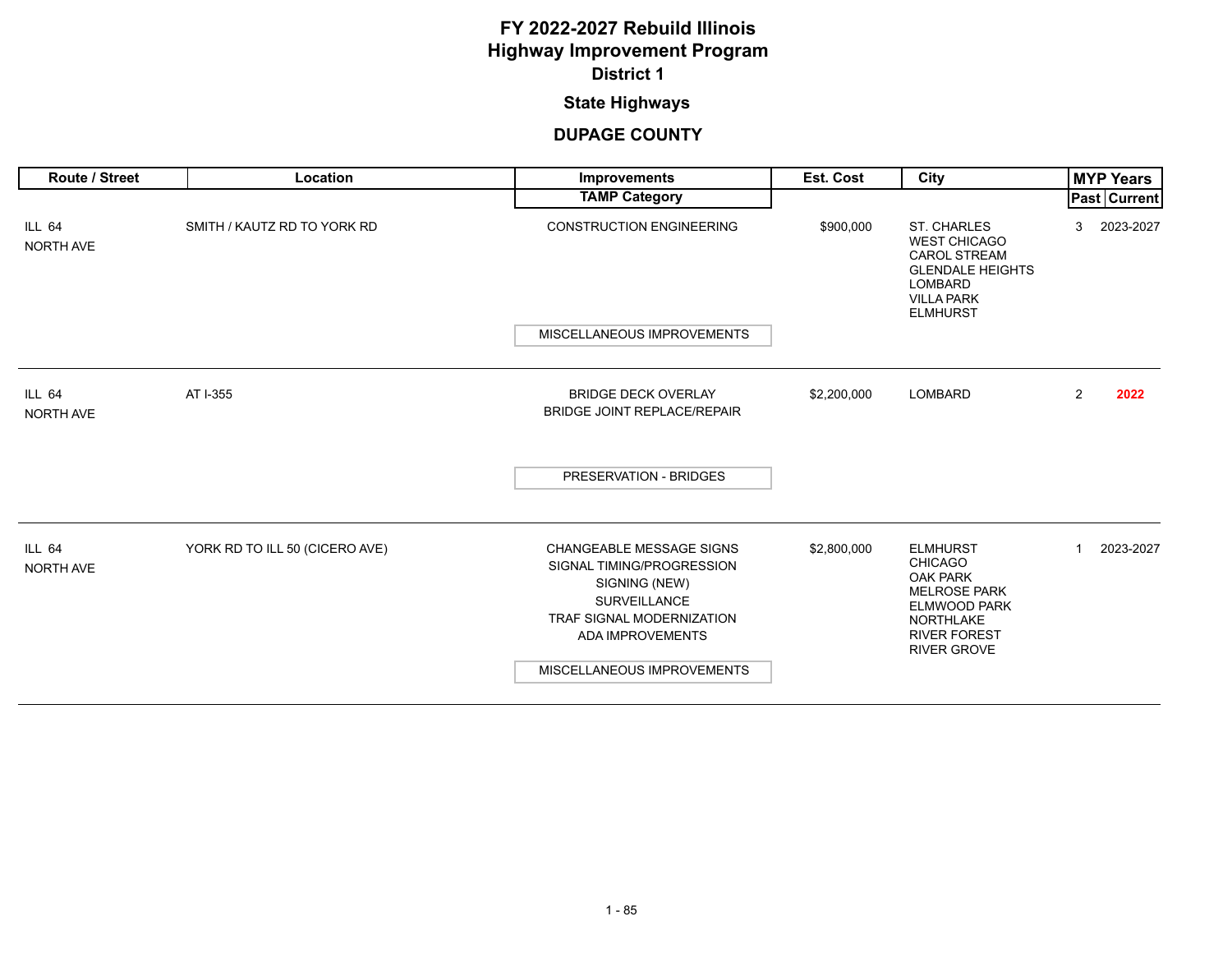### **State Highways**

| Route / Street                      | Location                          | Improvements                                                                                         | Est. Cost   | City                                                                                                                                                         |   | <b>MYP Years</b>    |
|-------------------------------------|-----------------------------------|------------------------------------------------------------------------------------------------------|-------------|--------------------------------------------------------------------------------------------------------------------------------------------------------------|---|---------------------|
|                                     |                                   | <b>TAMP Category</b>                                                                                 |             |                                                                                                                                                              |   | <b>Past Current</b> |
| ILL 64<br>NORTH AVE                 | YORK RD RD TO ILL 50 (CICERO AVE) | <b>CONSTRUCTION ENGINEERING</b>                                                                      | \$900,000   | <b>ELMHURST</b><br><b>CHICAGO</b><br><b>OAK PARK</b><br><b>MELROSE PARK</b><br>ELMWOOD PARK<br><b>NORTHLAKE</b><br><b>RIVER FOREST</b><br><b>RIVER GROVE</b> |   | 2023-2027           |
|                                     |                                   | MISCELLANEOUS IMPROVEMENTS                                                                           |             |                                                                                                                                                              |   |                     |
| <b>ILL 83</b><br><b>KINGERY HWY</b> | DITCH AT ILL 38 (WB) RAMP         | <b>CULVERT REPLACEMENT</b><br><b>DRAINAGE</b><br><b>RETAINING WALL</b><br>MISCELLANEOUS IMPROVEMENTS | \$3,200,000 | OAKBROOK TERRACE                                                                                                                                             | 6 | 2023-2027           |
| <b>ILL 83</b><br><b>KINGERY HWY</b> | DITCH 0.6 MI S OF 91ST ST         | <b>CULVERT REPLACEMENT</b>                                                                           | \$250,000   |                                                                                                                                                              | 6 | 2023-2027           |
|                                     |                                   | MISCELLANEOUS IMPROVEMENTS                                                                           |             |                                                                                                                                                              |   |                     |
| <b>ILL 83</b><br><b>KINGERY HWY</b> | AT BLUFF RD                       | TRAF SIGNAL MODERNIZATION<br><b>MEDIAN BARRIER</b>                                                   | \$600,000   |                                                                                                                                                              | 4 | 2022                |
|                                     |                                   | MISCELLANEOUS IMPROVEMENTS                                                                           |             |                                                                                                                                                              |   |                     |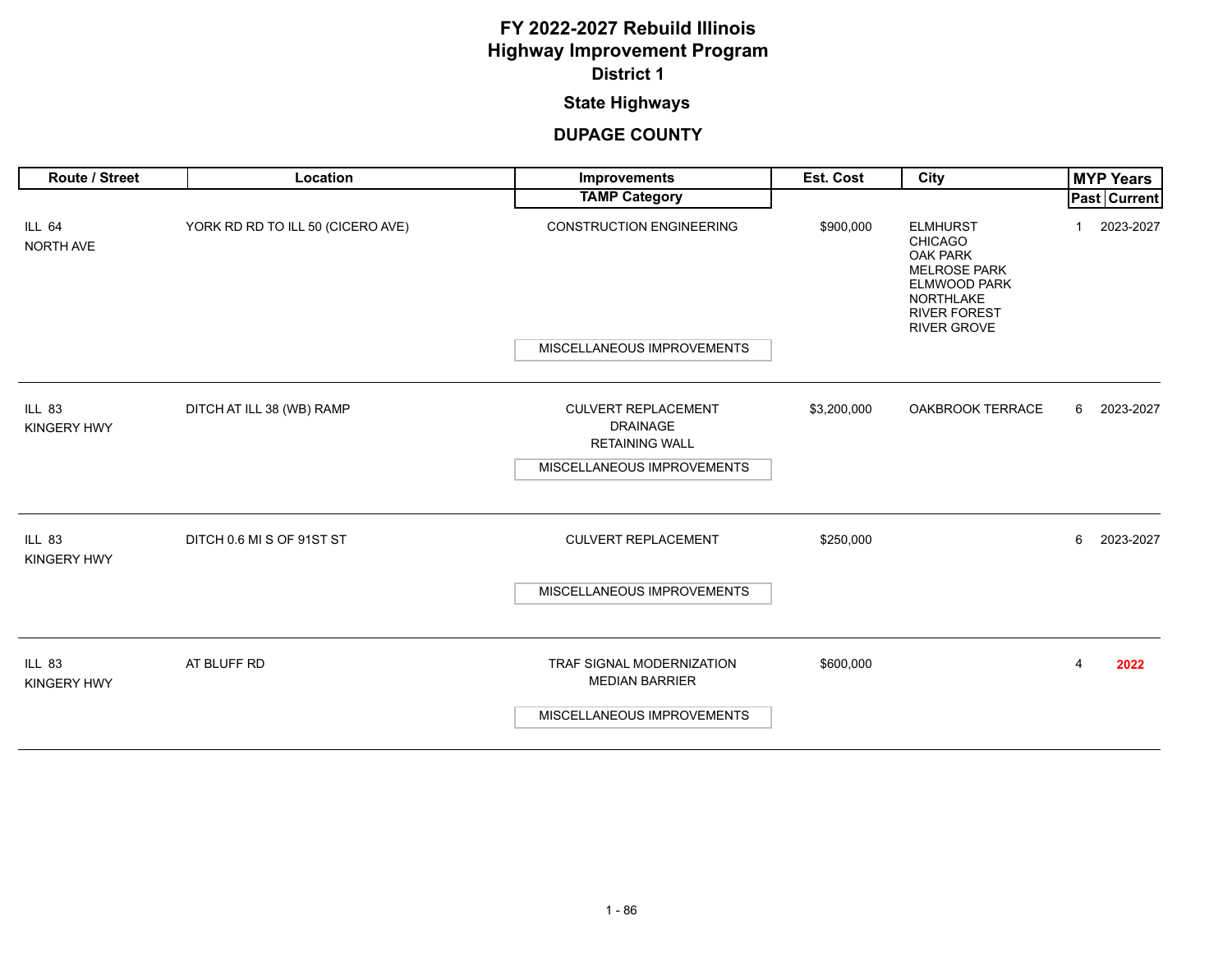### **State Highways**

| Route / Street | Location                                           | Improvements                                                                                                                                                    | Est. Cost   | City                                                                                                            | <b>MYP Years</b>            |
|----------------|----------------------------------------------------|-----------------------------------------------------------------------------------------------------------------------------------------------------------------|-------------|-----------------------------------------------------------------------------------------------------------------|-----------------------------|
|                |                                                    | <b>TAMP Category</b>                                                                                                                                            |             |                                                                                                                 | <b>Past Current</b>         |
| 22ND ST        | YORK RD TO ILL 50 (CICERO AVE)                     | TRAF SIGNAL MODERNIZATION<br>SIGNAL TIMING/PROGRESSION<br>CHANGEABLE MESSAGE SIGNS<br>SIGNING (NEW)<br>SURVEILLANCE<br><b>MISCELLANEOUS</b><br>ADA IMPROVEMENTS | \$5,402,000 | <b>OAK BROOK</b><br><b>BERWYN</b><br><b>BROADVIEW</b><br><b>CICERO</b><br><b>WESTCHESTER</b><br>NORTH RIVERSIDE | 2023-2027<br>$\mathbf{1}$   |
|                |                                                    | MISCELLANEOUS IMPROVEMENTS                                                                                                                                      |             |                                                                                                                 |                             |
| 22ND ST        | YORK RD TO ILL 50 (CICERO AVE)                     | <b>CONSTRUCTION ENGINEERING</b>                                                                                                                                 | \$900,000   | <b>OAK BROOK</b><br><b>WESTCHESTER</b><br><b>BROADVIEW</b><br>NORTH RIVERSIDE<br><b>BERWYN</b><br><b>CICERO</b> | 2023-2027<br>$\mathbf{1}$   |
|                |                                                    | MISCELLANEOUS IMPROVEMENTS                                                                                                                                      |             |                                                                                                                 |                             |
| 155 N FR RD    | ILL 83 (KINGERY HWY) TO S ELM ST<br>Miles = $1.80$ | DESIGNED OVERLAY<br>ADA IMPROVEMENTS<br>REHABILITATION - PAVEMENTS                                                                                              | \$1,400,000 | <b>WILLOWBROOK</b><br><b>BURR RIDGE</b>                                                                         | 12<br>2022                  |
| <b>VARIOUS</b> | VARIOUS LOCATIONS (ADA RAMPS)                      | ADA IMPROVEMENTS                                                                                                                                                | \$1,000,000 |                                                                                                                 | $\overline{2}$<br>2023-2027 |
|                |                                                    | MISCELLANEOUS IMPROVEMENTS                                                                                                                                      |             |                                                                                                                 |                             |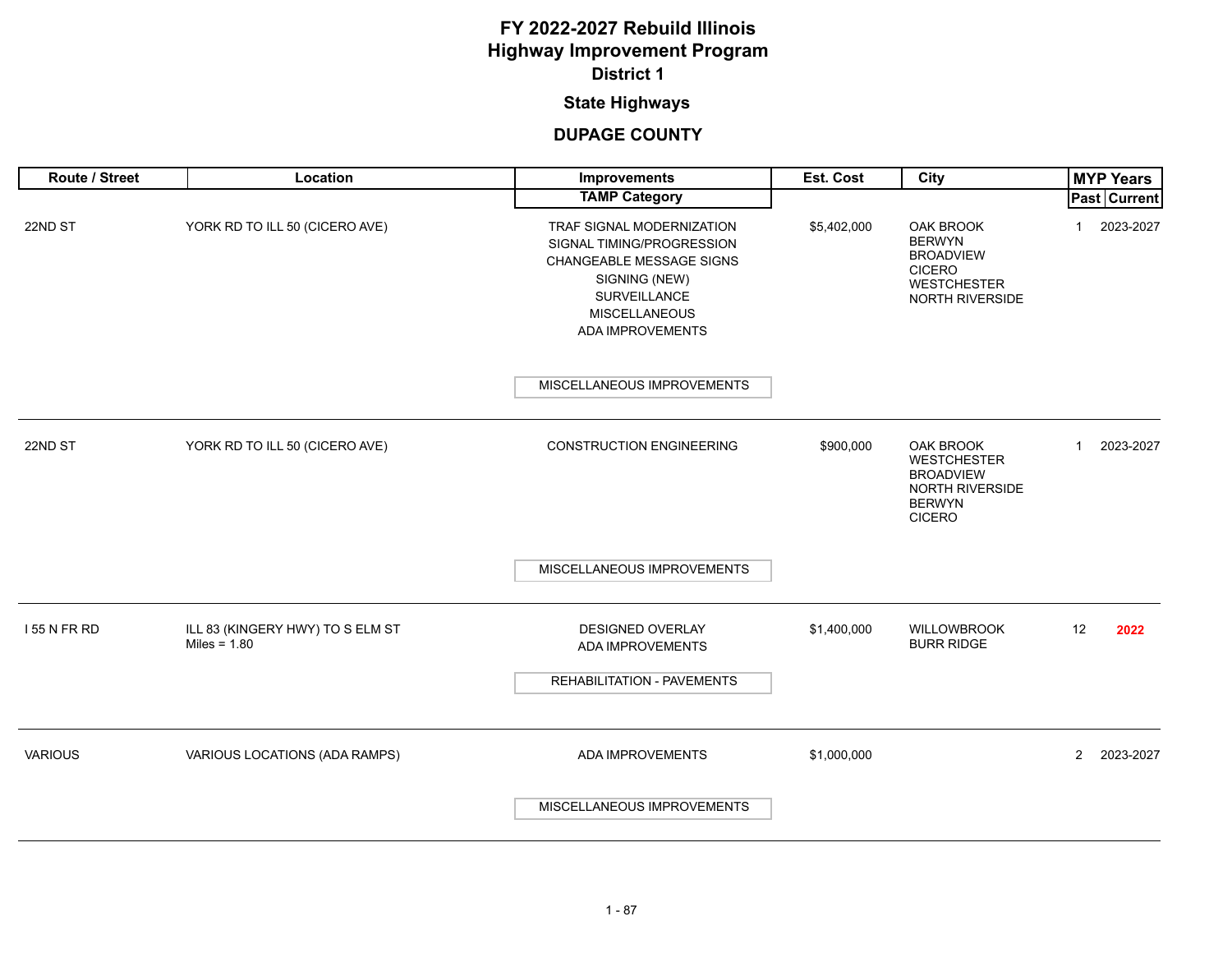### **Local Highways**

<span id="page-12-0"></span>

| <b>Route / Street</b>                    | Location                                                                                              | Improvements                                                 | Est. Cost   | City                                     |                | <b>MYP Years</b>    |
|------------------------------------------|-------------------------------------------------------------------------------------------------------|--------------------------------------------------------------|-------------|------------------------------------------|----------------|---------------------|
|                                          |                                                                                                       | <b>TAMP Category</b>                                         |             |                                          |                | <b>Past Current</b> |
| <b>ILL 19</b><br><b>IRVING PARK RD</b>   | E OF EICKLEMANN DR TO RUSH ST                                                                         | <b>INTERSECTION IMPROVEMENT</b><br>TRAF SIGNAL MODERNIZATION | \$611,000   | <b>ITASCA</b>                            | 5              | 2022                |
|                                          |                                                                                                       | MISCELLANEOUS IMPROVEMENTS                                   |             |                                          |                |                     |
| 31ST ST                                  | <b>HIGHLAND AVE TO MEYERS RD</b>                                                                      | <b>BIKEWAY</b>                                               | \$1,640,000 | <b>DOWNERS GROVE</b><br><b>OAK BROOK</b> | 9              | 2023-2027           |
|                                          |                                                                                                       | MISCELLANEOUS IMPROVEMENTS                                   |             |                                          |                |                     |
| 87TH ST                                  | AT WOODWARD AVE                                                                                       | <b>INTERSECTION IMPROVEMENT</b>                              | \$4,104,000 | <b>DARIEN</b>                            | $\overline{2}$ | 2022                |
|                                          |                                                                                                       | MISCELLANEOUS IMPROVEMENTS                                   |             |                                          |                |                     |
| CH <sub>3</sub><br><b>WARRENVILLE RD</b> | AT E BRANCH DUPAGE RIVER 0.3 MI W OF ILL 53                                                           | <b>BRIDGE REPLACEMENT</b>                                    | \$3,900,000 | <b>LISLE</b>                             | 5              | 2023-2027           |
|                                          | ILLINOIS SPECIAL BRIDGE PROGRAM LOCAL PROJECT; CONTINGENT UPON LOCAL AGENCY PROVIDING MATCHING FUNDS. |                                                              |             |                                          |                |                     |
|                                          |                                                                                                       | <b>RECONSTRUCTION - BRIDGES</b>                              |             |                                          |                |                     |
| CH <sub>3</sub><br><b>WARRENVILLE RD</b> | AT E BRANCH DUPAGE RIVER 0.3 MI W OF ILL 53                                                           | <b>CONSTRUCTION ENGINEERING</b>                              | \$240,000   | <b>LISLE</b>                             | 5              | 2023-2027           |
|                                          | ILLINOIS SPECIAL BRIDGE PROGRAM LOCAL PROJECT; CONTINGENT UPON LOCAL AGENCY PROVIDING MATCHING FUNDS. |                                                              |             |                                          |                |                     |
|                                          |                                                                                                       | <b>RECONSTRUCTION - BRIDGES</b>                              |             |                                          |                |                     |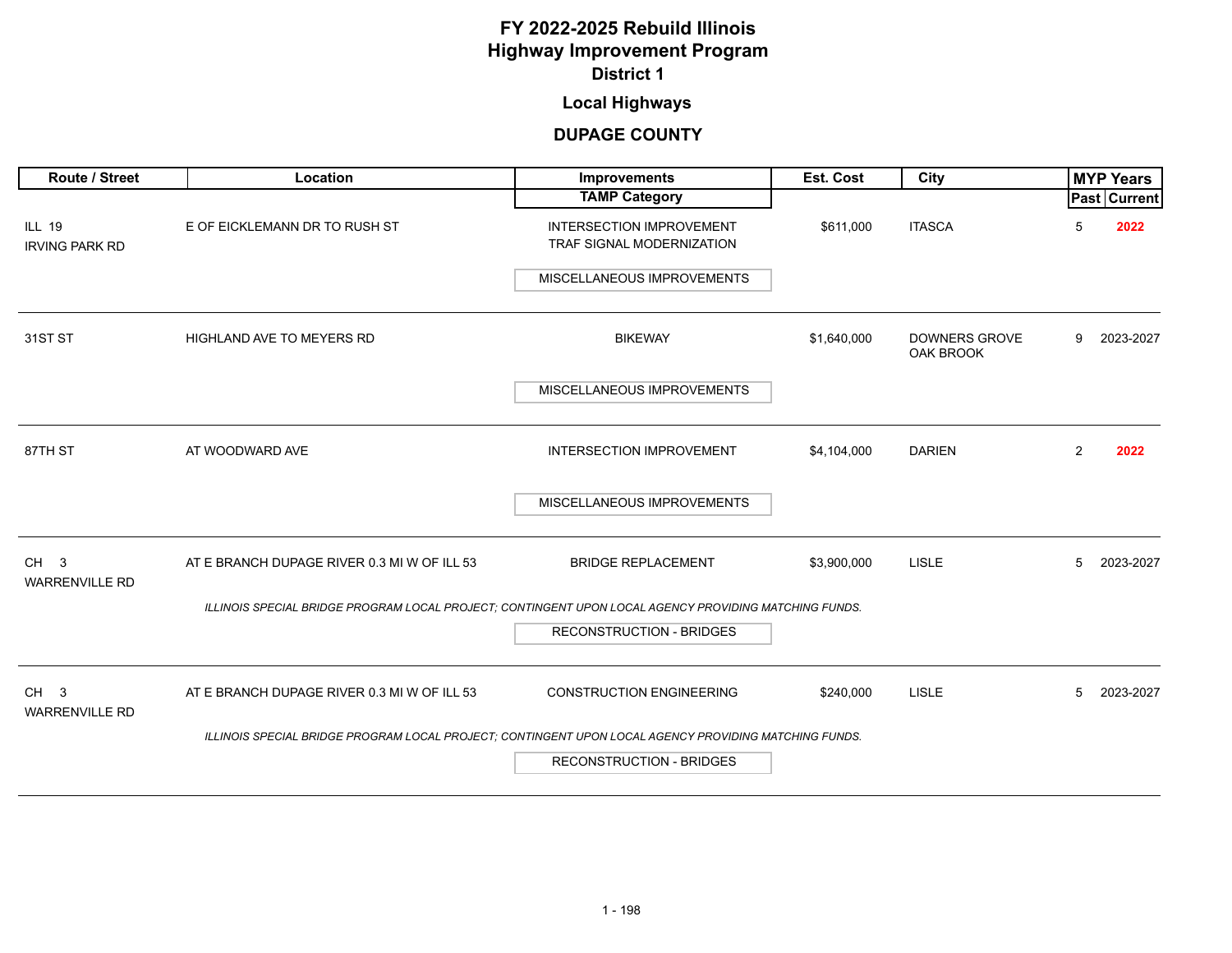### **Local Highways**

| <b>Route / Street</b>                 | Location                                                                                              | <b>Improvements</b>             | <b>Est. Cost</b> | City             |                | <b>MYP Years</b>    |
|---------------------------------------|-------------------------------------------------------------------------------------------------------|---------------------------------|------------------|------------------|----------------|---------------------|
|                                       |                                                                                                       | <b>TAMP Category</b>            |                  |                  |                | <b>Past Current</b> |
| E BRANCH DUPAGE<br><b>RIVER TRAIL</b> | BENEDICTINE CONNECTOR                                                                                 | <b>BIKEWAY</b>                  | \$2,410,000      |                  | 9              | 2022                |
|                                       |                                                                                                       | MISCELLANEOUS IMPROVEMENTS      |                  |                  |                |                     |
| <b>ELIZABETH DR</b>                   | AT SALT CREEK 0.1 MI E OF CH 22                                                                       | P.E. (PHASE II)                 | \$208,000        | WOOD DALE        | $\mathbf{1}$   | 2023-2027           |
|                                       | ILLINOIS SPECIAL BRIDGE PROGRAM LOCAL PROJECT; CONTINGENT UPON LOCAL AGENCY PROVIDING MATCHING FUNDS. |                                 |                  |                  |                |                     |
|                                       |                                                                                                       | <b>MAINTENANCE - BRIDGES</b>    |                  |                  |                |                     |
| <b>ELIZABETH DR</b>                   | AT SALT CREEK 0.1 MI E OF CH 22                                                                       | <b>LAND ACQUISITION</b>         | \$100,000        | <b>WOOD DALE</b> | $\mathbf{1}$   | 2023-2027           |
|                                       | ILLINOIS SPECIAL BRIDGE PROGRAM LOCAL PROJECT; CONTINGENT UPON LOCAL AGENCY PROVIDING MATCHING FUNDS. |                                 |                  |                  |                |                     |
|                                       |                                                                                                       | MAINTENANCE - BRIDGES           |                  |                  |                |                     |
| <b>ELIZABETH DR</b>                   | AT SALT CREEK 0.1 MI E OF CH 22                                                                       | <b>BRIDGE REPLACEMENT</b>       | \$2,594,000      | <b>WOOD DALE</b> | $\overline{2}$ | 2023-2027           |
|                                       | ILLINOIS SPECIAL BRIDGE PROGRAM LOCAL PROJECT; CONTINGENT UPON LOCAL AGENCY PROVIDING MATCHING FUNDS. |                                 |                  |                  |                |                     |
|                                       |                                                                                                       | <b>RECONSTRUCTION - BRIDGES</b> |                  |                  |                |                     |
| ELIZABETH DR                          | AT SALT CREEK 0.1 MI E OF CH 22                                                                       | <b>CONSTRUCTION ENGINEERING</b> | \$208,000        | WOOD DALE        | $\mathbf{2}$   | 2023-2027           |
|                                       | ILLINOIS SPECIAL BRIDGE PROGRAM LOCAL PROJECT; CONTINGENT UPON LOCAL AGENCY PROVIDING MATCHING FUNDS. |                                 |                  |                  |                |                     |
|                                       |                                                                                                       | <b>RECONSTRUCTION - BRIDGES</b> |                  |                  |                |                     |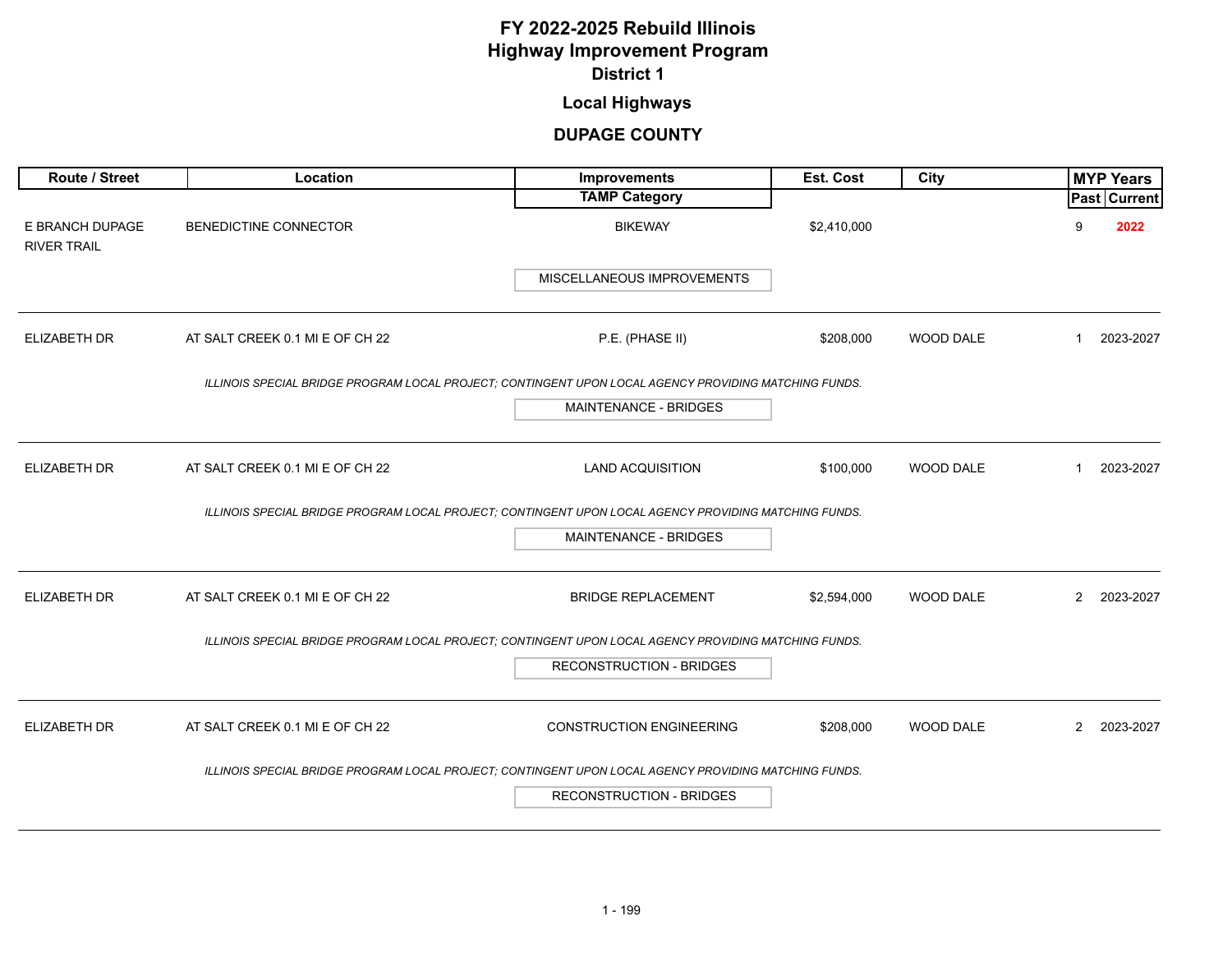### **Local Highways**

| Route / Street                         | Location                                                                                              | Improvements                    | Est. Cost   | City               |                | <b>MYP Years</b>    |
|----------------------------------------|-------------------------------------------------------------------------------------------------------|---------------------------------|-------------|--------------------|----------------|---------------------|
|                                        |                                                                                                       | <b>TAMP Category</b>            |             |                    |                | <b>Past Current</b> |
| <b>GENEVA RD</b>                       | AT W BRANCH DUPAGE RIVER 0.1 MI W OF WINFIELD<br><b>RD</b>                                            | <b>BRIDGE SUPERSTRUCTURE</b>    | \$3,960,000 |                    | Δ              | 2022                |
|                                        | ILLINOIS SPECIAL BRIDGE PROGRAM LOCAL PROJECT; CONTINGENT UPON LOCAL AGENCY PROVIDING MATCHING FUNDS. |                                 |             |                    |                |                     |
|                                        |                                                                                                       | <b>REHABILITATION - BRIDGES</b> |             |                    |                |                     |
| <b>GENEVA RD</b>                       | AT W BRANCH DUPAGE RIVER 0.1 MI W OF WINFIELD<br><b>RD</b>                                            | <b>CONSTRUCTION ENGINEERING</b> | \$146,000   |                    | 4              | 2022                |
|                                        | ILLINOIS SPECIAL BRIDGE PROGRAM LOCAL PROJECT; CONTINGENT UPON LOCAL AGENCY PROVIDING MATCHING FUNDS. |                                 |             |                    |                |                     |
|                                        |                                                                                                       | <b>REHABILITATION - BRIDGES</b> |             |                    |                |                     |
|                                        |                                                                                                       |                                 |             |                    |                |                     |
| <b>HOBSON RD</b>                       | WOODRIDGE DR TO JANES AVE                                                                             | <b>SIDEWALKS</b>                | \$956,000   | WOODRIDGE          | $\overline{2}$ | 2022                |
|                                        |                                                                                                       | MISCELLANEOUS IMPROVEMENTS      |             |                    |                |                     |
| <b>ILLINOIS PRAIRIE</b><br>PATH        | ROCKWELL ST TO BATAVIA RD                                                                             | <b>BIKEWAY</b>                  | \$457,000   | WARRENVILLE        | $\overline{2}$ | 2022                |
|                                        |                                                                                                       | MISCELLANEOUS IMPROVEMENTS      |             |                    |                |                     |
| <b>ILLINOIS PRAIRIE</b><br><b>PATH</b> | ROCKWELL ST TO BATAVIA RD                                                                             | <b>CONSTRUCTION ENGINEERING</b> | \$34,000    | <b>WARRENVILLE</b> | $\overline{2}$ | 2022                |
|                                        |                                                                                                       | MISCELLANEOUS IMPROVEMENTS      |             |                    |                |                     |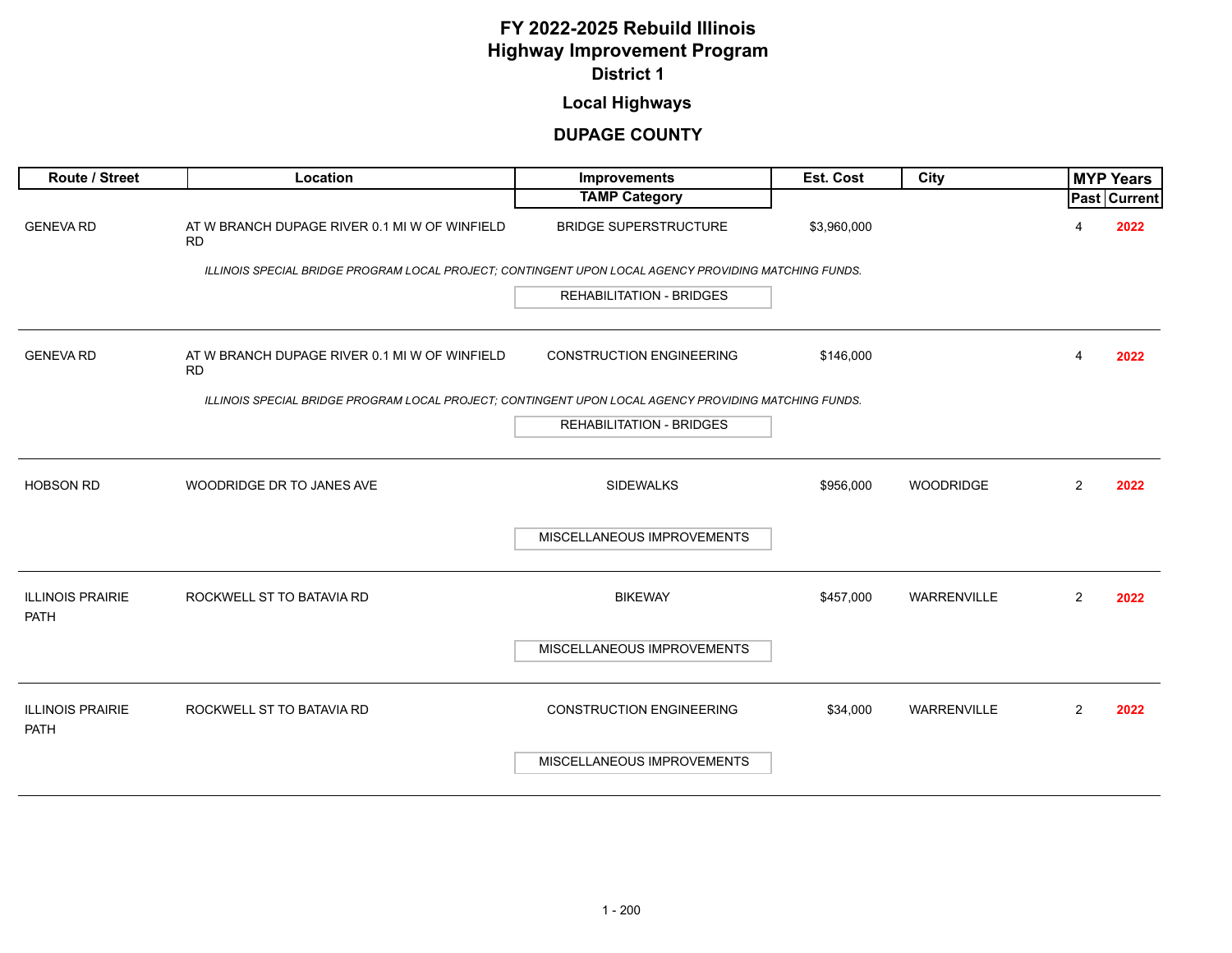### **Local Highways**

| Route / Street              | Location                                                          | Improvements                    | Est. Cost    | City              |              | <b>MYP Years</b>    |  |
|-----------------------------|-------------------------------------------------------------------|---------------------------------|--------------|-------------------|--------------|---------------------|--|
|                             |                                                                   | <b>TAMP Category</b>            |              |                   |              | <b>Past Current</b> |  |
| <b>LAMBERT RD</b>           | WOODCROFT DR TO BUTTERFIELD RD<br>Miles = $0.44$                  | <b>RECONSTRUCTION</b>           | \$1,061,000  |                   |              | 2022                |  |
|                             |                                                                   | RECONSTRUCTION - PAVEMENTS      |              |                   |              |                     |  |
| <b>LAMBERT RD</b>           | WOODCROFT DR TO BUTTERFIELD RD                                    | <b>CONSTRUCTION ENGINEERING</b> | \$74,000     |                   | $\mathbf{1}$ | 2022                |  |
|                             |                                                                   | RECONSTRUCTION - PAVEMENTS      |              |                   |              |                     |  |
|                             |                                                                   |                                 |              |                   |              |                     |  |
| <b>LEMONT RD</b><br>87TH ST | LEMONT RD: 83RD ST TO 87TH ST; 87TH ST: HAVENS<br>DR TO LEMONT RD | CHANNELIZATION                  | \$5,826,000  | <b>DARIEN</b>     | $\mathbf{1}$ | 2022                |  |
|                             |                                                                   | MISCELLANEOUS IMPROVEMENTS      |              |                   |              |                     |  |
| <b>LEMONT RD</b><br>87TH ST | LEMONT RD: 83RD ST TO 87TH ST; 87TH ST: HAVENS<br>DR TO LEMONT RD | <b>CONSTRUCTION ENGINEERING</b> | \$612,000    | <b>DARIEN</b>     | $\mathbf{1}$ | 2022                |  |
|                             |                                                                   | MISCELLANEOUS IMPROVEMENTS      |              |                   |              |                     |  |
| <b>MAIN ST</b>              | S OF LINDEN ST TO ANTHONY ST<br>Miles = $0.28$                    | STANDARD OVERLAY                | \$289,000    | <b>GLEN ELLYN</b> | 6            | 2022                |  |
|                             |                                                                   | REHABILITATION - PAVEMENTS      |              |                   |              |                     |  |
| N AURORA RD                 | UNDER EJ&E RR 1.3 MI E OF ILL 59                                  | <b>BRIDGE REPLACEMENT</b>       | \$13,579,000 | NAPERVILLE        | $\mathbf{1}$ | 2022                |  |
|                             |                                                                   | RECONSTRUCTION - BRIDGES        |              |                   |              |                     |  |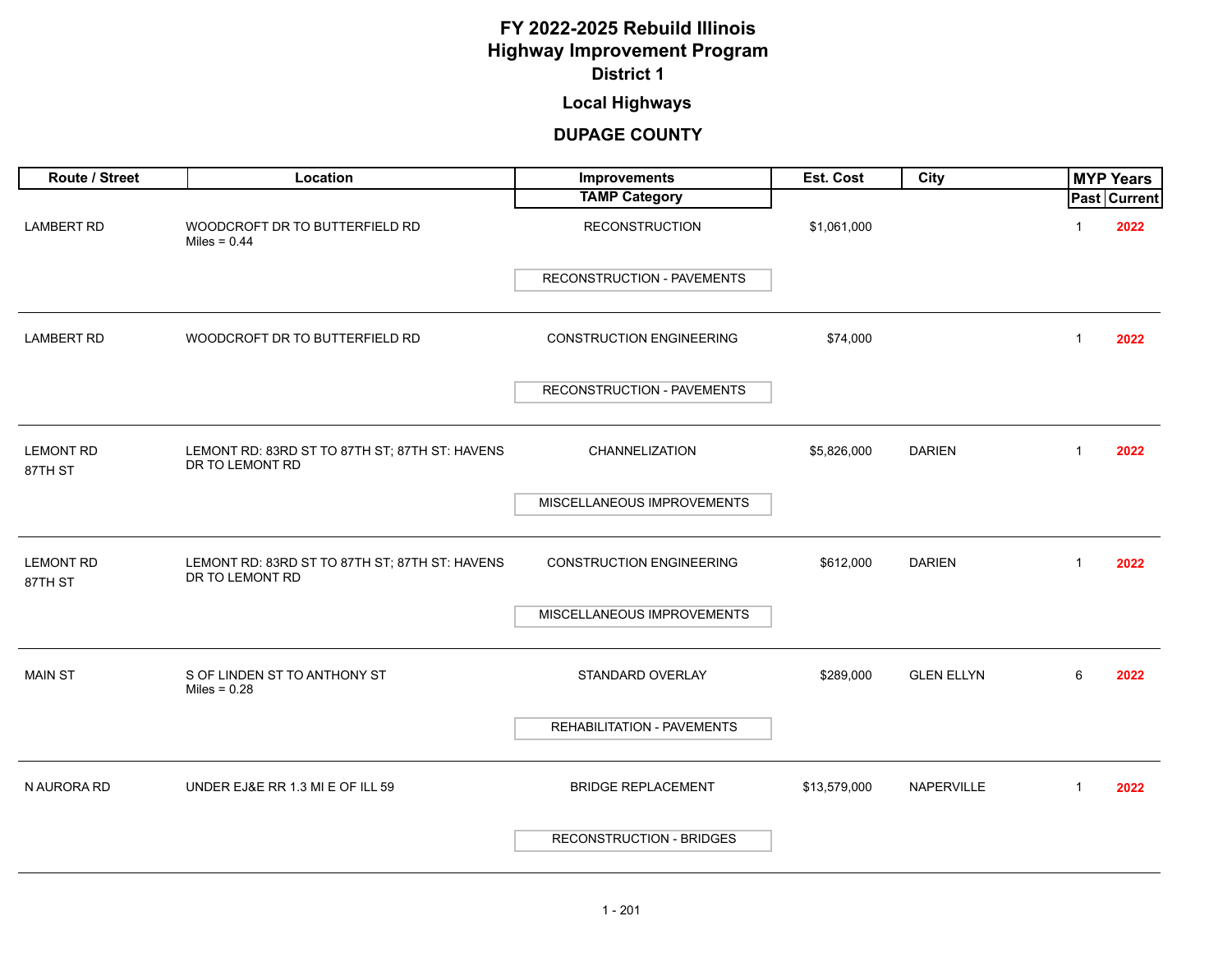# **Local Highways**

| Route / Street                                               | Location                                                                                                                                                                                    | <b>Improvements</b>               | Est. Cost   | City                |                | <b>MYP Years</b> |  |
|--------------------------------------------------------------|---------------------------------------------------------------------------------------------------------------------------------------------------------------------------------------------|-----------------------------------|-------------|---------------------|----------------|------------------|--|
|                                                              |                                                                                                                                                                                             | <b>TAMP Category</b>              |             |                     |                | Past Current     |  |
| <b>S SCHMALE RD</b><br><b>GUNDERSON DR</b><br>S PRESIDENT ST | S SCHMALE RD: GUNDERSON DR TO GENEVA RD;<br>GUNDERSON DR: S SCHMALE RD TO S PRESIDENT<br>ST; S PRESIDENT ST: GREAT WESTERN TRAIL TO<br>GUNDERSON DR & COMMUNITY PARK TO GENEVA<br><b>RD</b> | <b>BIKEWAY</b>                    | \$1,542,000 | <b>CAROL STREAM</b> | 5              | 2022             |  |
|                                                              |                                                                                                                                                                                             | MISCELLANEOUS IMPROVEMENTS        |             |                     |                |                  |  |
| <b>SPRINGFIELD DR</b>                                        | LAKE ST TO SCHICK RD<br>Miles = $1.13$                                                                                                                                                      | STANDARD OVERLAY                  | \$535,000   | <b>BLOOMINGDALE</b> | 5              | 2023-2027        |  |
|                                                              |                                                                                                                                                                                             | <b>REHABILITATION - PAVEMENTS</b> |             |                     |                |                  |  |
| <b>TOWN RD</b>                                               | <b>WASHINGTON ST TO ILL 38</b><br>Miles = $0.83$                                                                                                                                            | <b>RECONSTRUCTION</b>             | \$2,220,000 | <b>WEST CHICAGO</b> | $\mathbf 1$    | 2023-2027        |  |
|                                                              |                                                                                                                                                                                             | RECONSTRUCTION - PAVEMENTS        |             |                     |                |                  |  |
| <b>TOWN RD</b>                                               | WASHINGTON ST TO ILL 38                                                                                                                                                                     | <b>CONSTRUCTION ENGINEERING</b>   | \$155,000   | <b>WEST CHICAGO</b> | $\overline{1}$ | 2023-2027        |  |
|                                                              |                                                                                                                                                                                             | RECONSTRUCTION - PAVEMENTS        |             |                     |                |                  |  |
| <b>WASHINGTON ST</b>                                         | AT W BRANCH DUPAGE RIVER 1 MI S OF US 34                                                                                                                                                    | <b>BRIDGE REPLACEMENT</b>         | \$8,700,000 | NAPERVILLE          | 6              | 2022             |  |
|                                                              |                                                                                                                                                                                             | <b>RECONSTRUCTION - BRIDGES</b>   |             |                     |                |                  |  |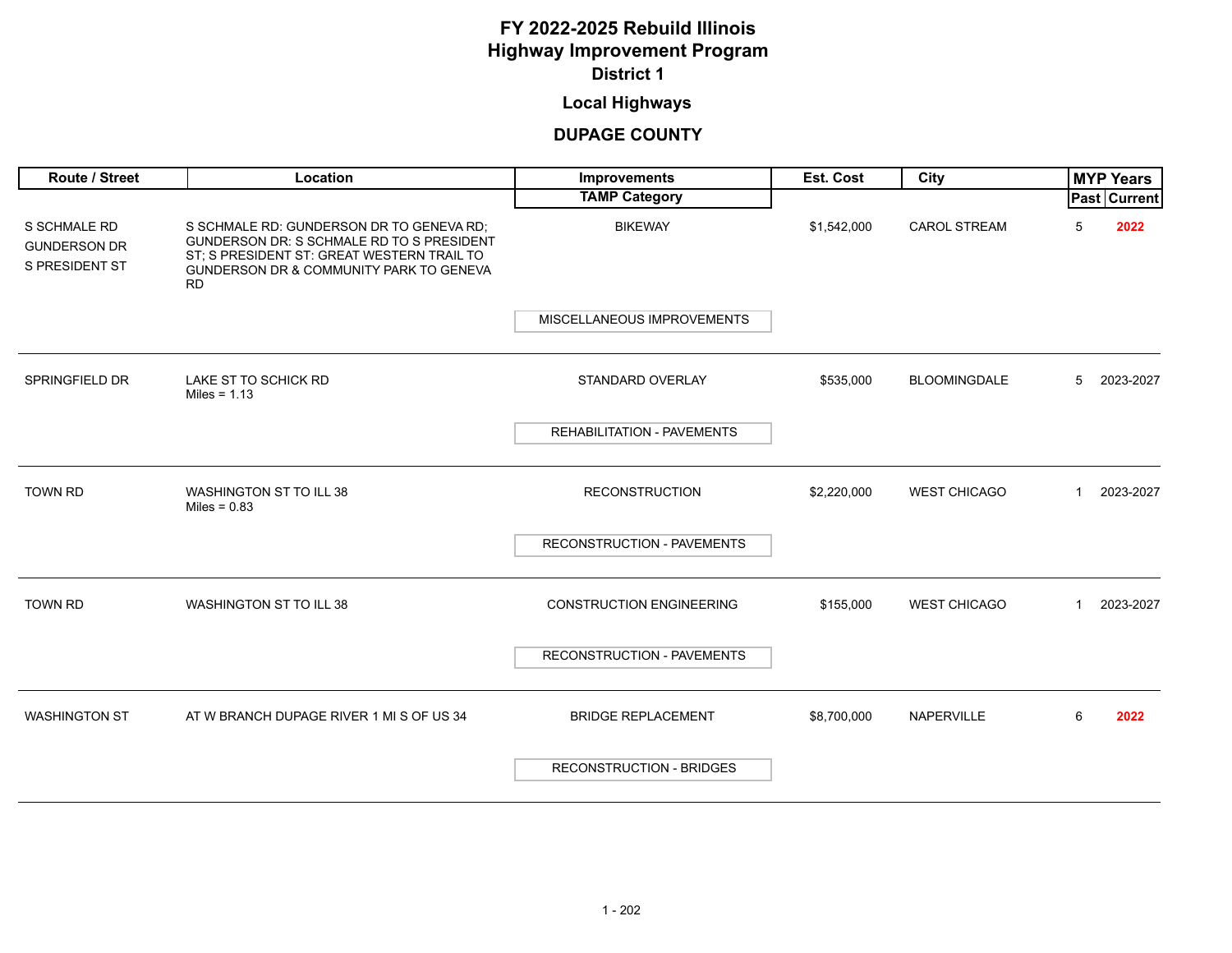# **Local Highways**

| Route / Street       | Location                                    | Improvements                    | <b>Est. Cost</b> | City            |   | <b>MYP Years</b> |
|----------------------|---------------------------------------------|---------------------------------|------------------|-----------------|---|------------------|
|                      |                                             | <b>TAMP Category</b>            |                  |                 |   | Past   Current   |
| <b>WASHINGTON ST</b> | AT W BRANCH DUPAGE RIVER 1 MI S OF US 34    | <b>CONSTRUCTION ENGINEERING</b> | \$632,000        | NAPERVILLE      | 6 | 2022             |
|                      |                                             | <b>RECONSTRUCTION - BRIDGES</b> |                  |                 |   |                  |
| <b>YORK ST</b>       | I-290 RAMPS (WB) / CRESTVIEW AVE TO LAKE ST | <b>SIDEWALKS</b>                | \$1,820,000      | <b>ELMHURST</b> |   | 2022             |
|                      |                                             | MISCELLANEOUS IMPROVEMENTS      |                  |                 |   |                  |